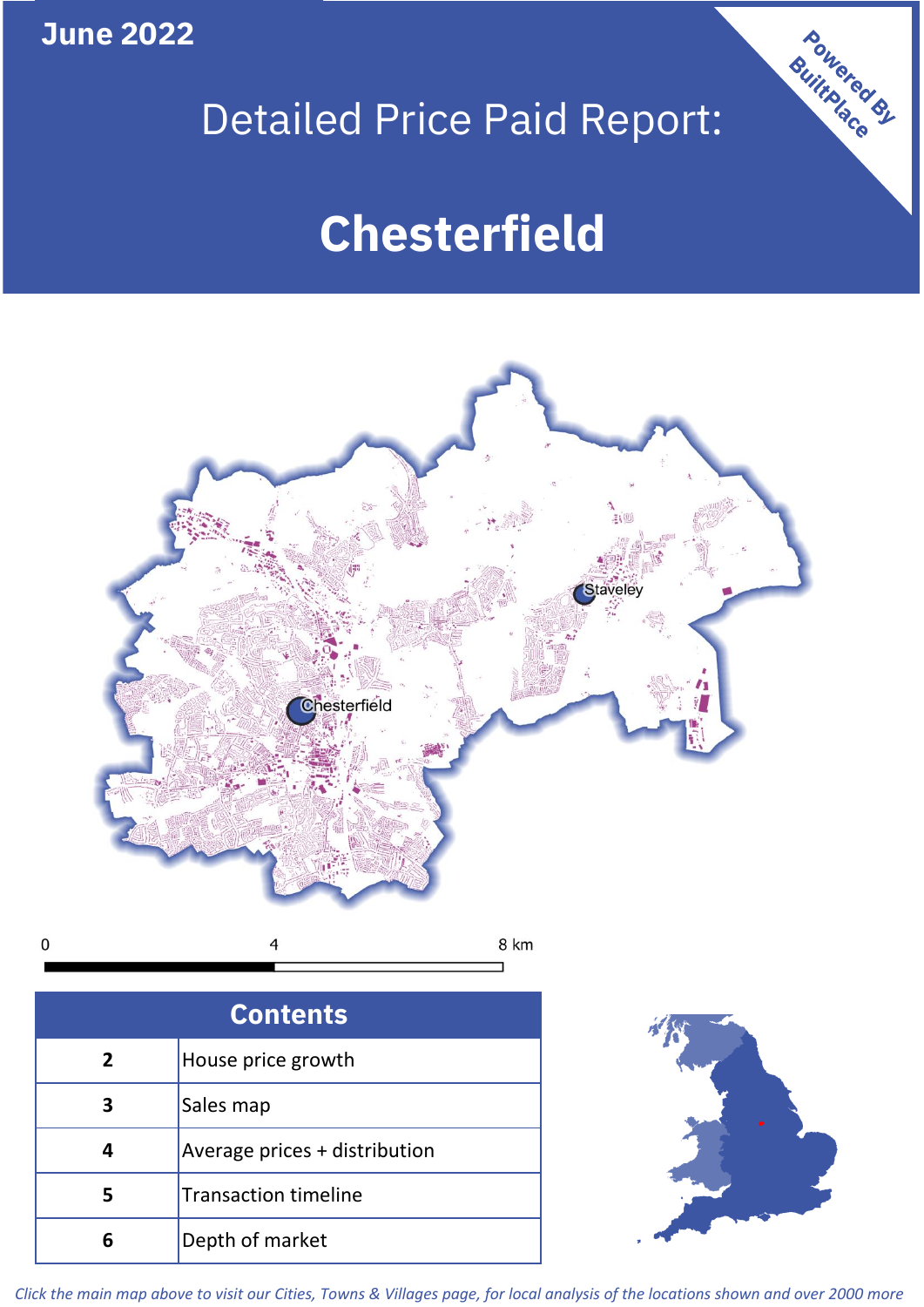## **Headline Data**

|                     | <b>Current level</b> | 3 month | <b>Annual</b> | 5 year | 10 year |
|---------------------|----------------------|---------|---------------|--------|---------|
| <b>House prices</b> | £190,086             | 1.0%    | 9.7%          | 28.4%  | 61.0%   |
| <b>Transactions</b> | 1,592                | $-8.9%$ | 12.5%         | 4.0%   | 46.5%   |

# **House Price Growth (April 2022 data)**

#### *Annual Change in House Prices*



House prices in Chesterfield grew by 9.7% in the 12 months to April 2022 (based on 3-month smoothed data). By comparison national house prices grew by 10.7% and prices in the East Midlands grew by 11.6% over the same period.

Chesterfield house prices are now 35.4% above their previous peak in 2007, compared to +50.1% for the East Midlands and +52.9% across England.



#### *Year-To-Date Change in House Prices, December to April*

Local prices have grown by 0.9% in 2022 so far, compared to growth of 3.1% over the same period last year.

#### *Source: OS OpenData; UK House Price Index (Contains HM Land Registry data © Crown copyright)*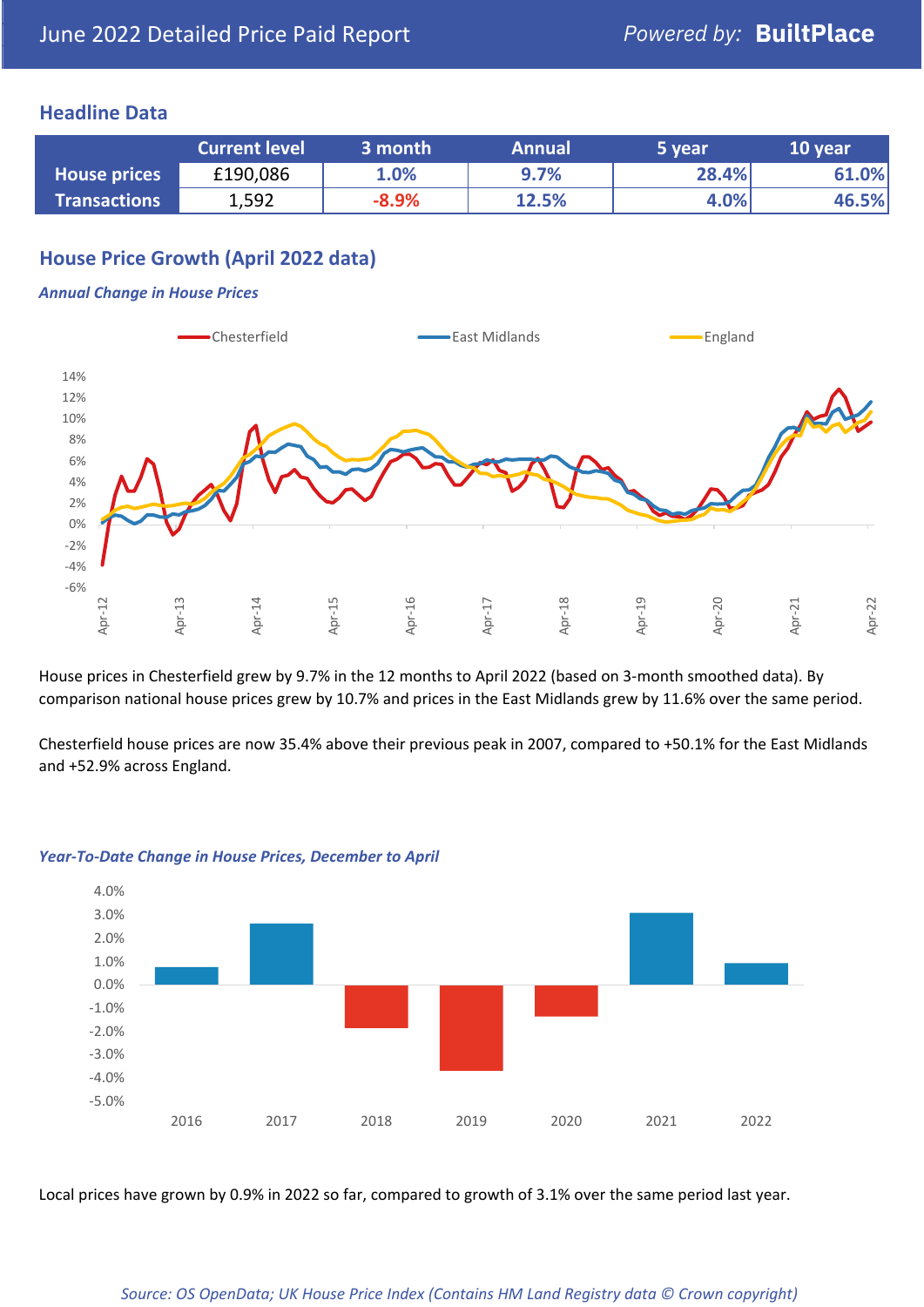# **House Price Map**

*12 months to April 2022*



*Each point is one postcode, coloured by the average value relative to all sales in this local authority (price bands are LA-specific quintiles).*

**Map Key**

| Min      | <b>Max</b> |                            |
|----------|------------|----------------------------|
| Up to    | £123,000   | 1st quintile / lowest 20%  |
| £123,000 | £154,000   | 2nd quintile               |
| £154,000 | £190,000   | 3rd quintile               |
| £190,000 | £264,000   | 4th quintile               |
| £264,000 | and over   | 5th quintile / highest 20% |

#### *Source: OS OpenData; UK House Price Index (Contains HM Land Registry data © Crown copyright)*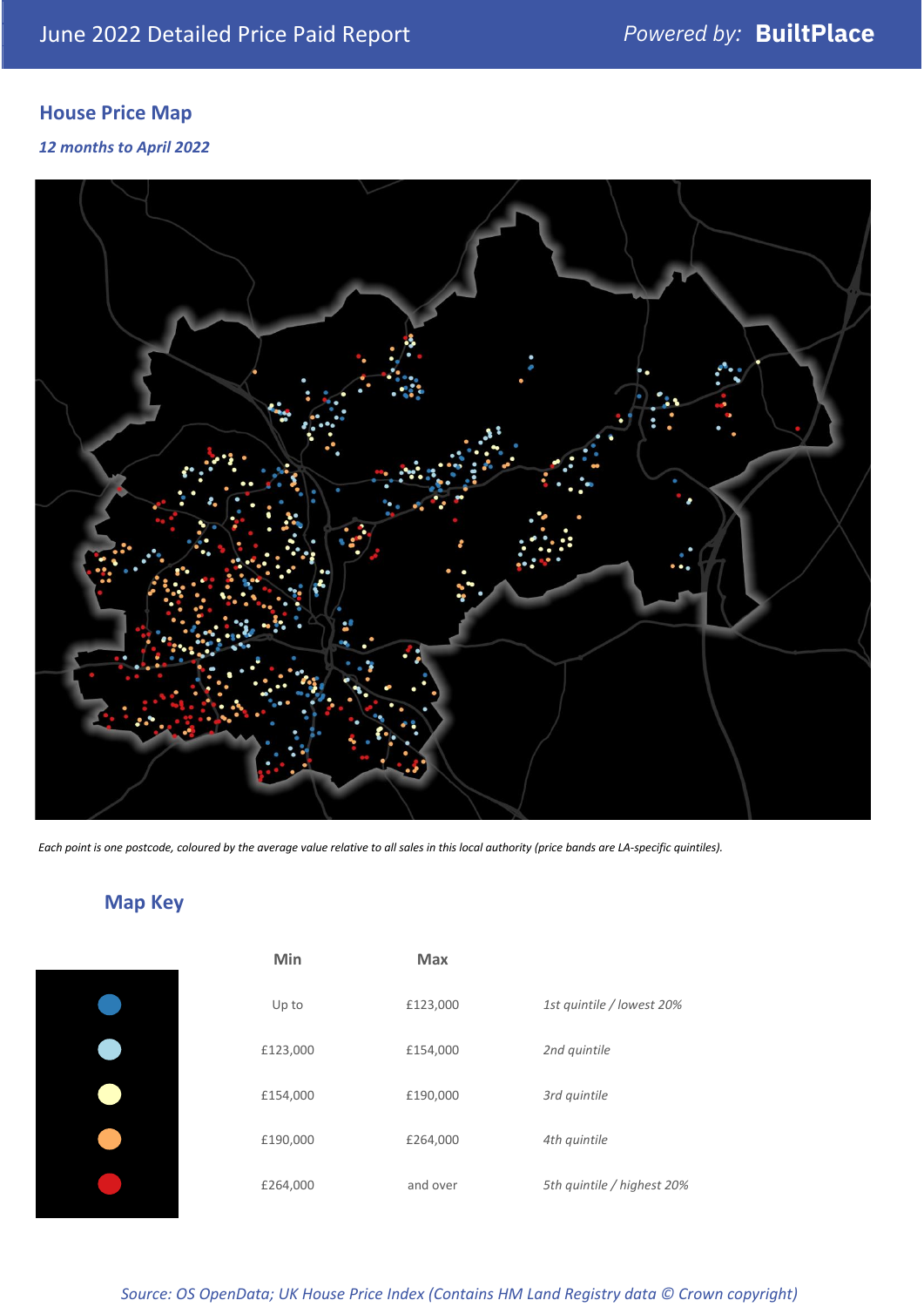# **Average House Price by Property Type**

### *12 months to April 2022*



|                 | <b>New</b>           | <b>Second hand</b> |  |  |
|-----------------|----------------------|--------------------|--|--|
| <b>Flat</b>     | No recorded<br>sales | £113,151           |  |  |
| <b>Terraced</b> | £345,000             | £132,656           |  |  |
| Semi-detached   | £200,714             | £177,925           |  |  |
| <b>Detached</b> | £361,569             | £301,154           |  |  |

# **House Price Distribution by Year**

*All properties, by price band and calendar year (2020 = year to date)*

|                    | 1997 | 2002 | 2007 | 2012 | 2017 | 2019 | 2020 |
|--------------------|------|------|------|------|------|------|------|
| <b>Under £100k</b> | 94%  | 78%  | 23%  | 35%  | 19%  | 10%  | 6%   |
| £100-200k          | 5%   | 20%  | 61%  | 53%  | 55%  | 54%  | 62%  |
| E200-300k          | 0%   | 2%   | 13%  | 10%  | 18%  | 23%  | 23%  |
| £300-400k          | 0%   | 0%   | 3%   | 2%   | 6%   | 10%  | 5%   |
| £400-500k          | 0%   | 0%   | 1%   | 0%   | 1%   | 3%   | 3%   |
| <b>£500k-1m</b>    | 0%   | 0%   | 0%   | 0%   | 1%   | 1%   | 1%   |
| £1-2m              | 0%   | 0%   | 0%   | 0%   | 0%   | 0%   | 0%   |
| <b>Over £2m</b>    | 0%   | 0%   | 0%   | 0%   | 0%   | 0%   | 0%   |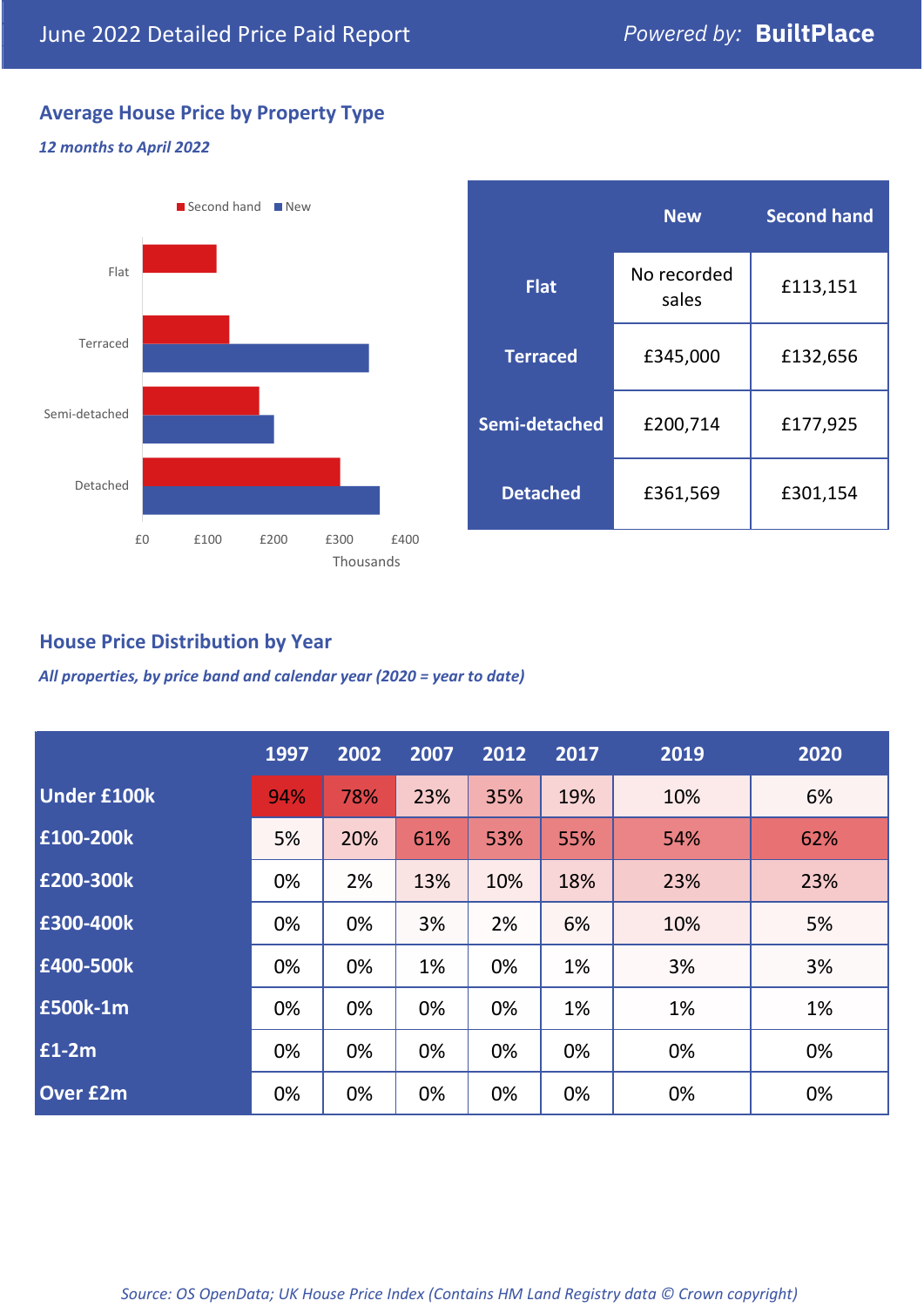# **Transactions (February 2022 data)**

*Annual Transactions, Indexed (2001-05 average = 100)*



There were 1,592 transactions in Chesterfield during the 12 months to February 2022. This is 75% of the average from 2001-05 and suggests activity is below pre-downturn levels.

Transactions in Chesterfield have fallen by 1.9% since 2014, compared to changes of -8.0% for East Midlands and -7.7% for England.



#### *Cash and New Build Sales as % of Total, by Year*

*Note: The data on this page EXCLUDES transactions identified as transfers under a power of sale/repossessions, buy-to-lets (where they can be identified by a mortgage), and transfers to non-private individuals - i.e. it comprises only Land Registry 'A' data.*